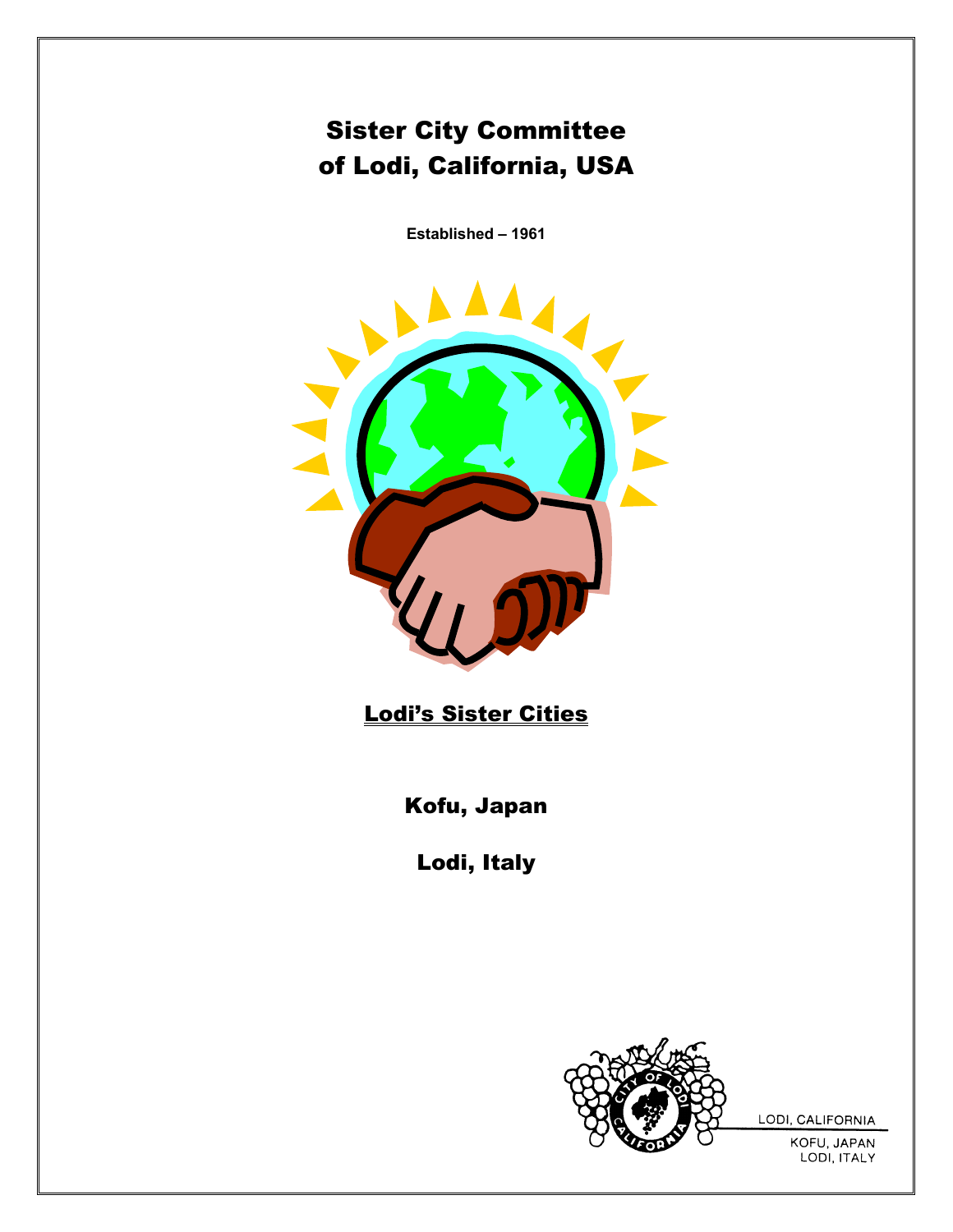# **History**

Sister city, county, and state affiliations between the United States and other nations began shortly after World War II and developed into a national initiative when president Dwight D. Eisenhower proposed the people-to-people program at a White House Conference in 1956.

President Eisenhower's intention was to involve people and organized groups at all levels of our society in personal citizen diplomacy with the hope that peopleto-people relationships, fostered through sister city, county, and state affiliations, would lessen the chance of future world conflicts.



## Location of Lodi's Sister Cities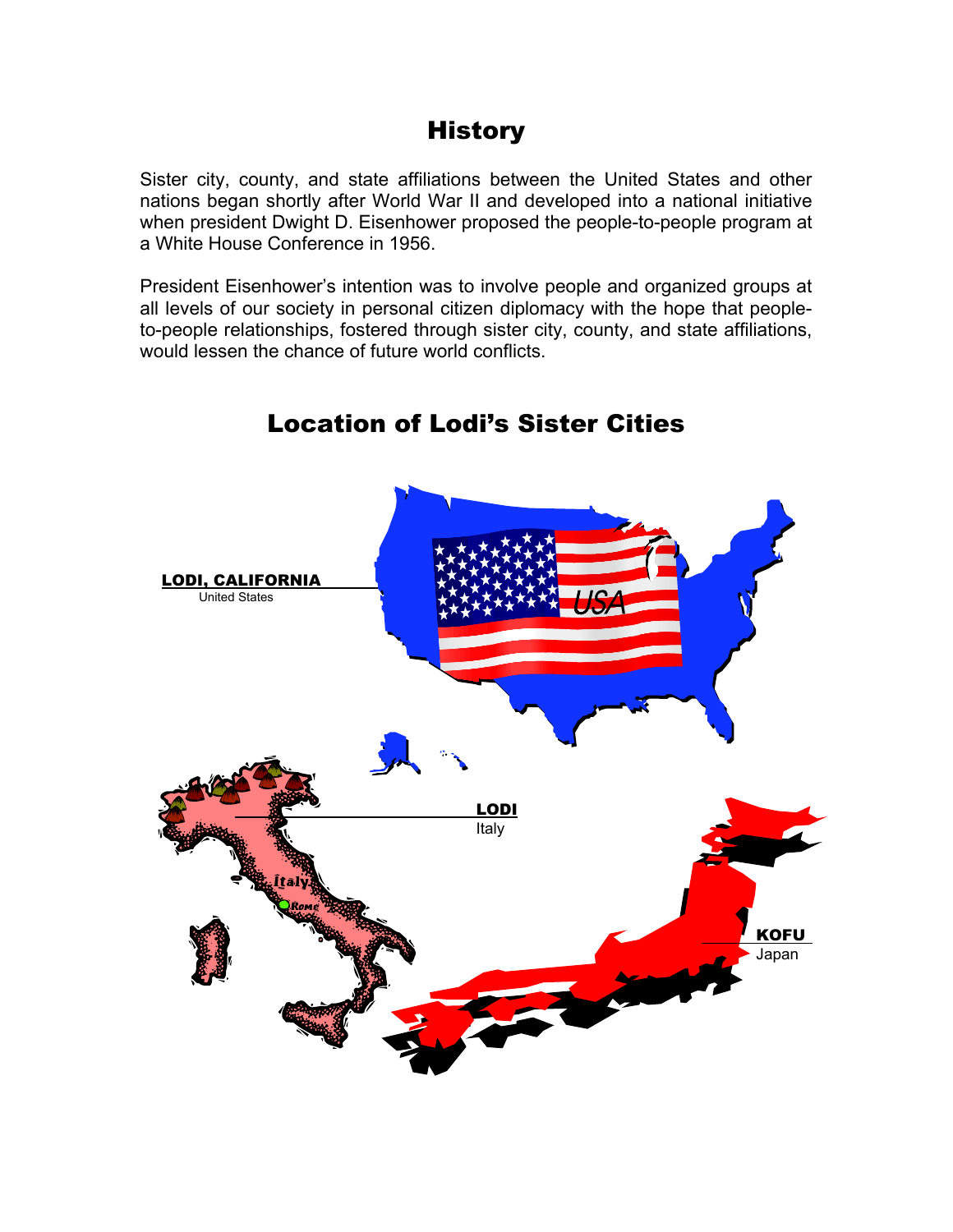## Lodi Sister City Committee



The Lodi Sister City Committee was established in 1961. Although a brief school scrapbook exchange took place with Lodi, Italy, in 1958 on the occasion of the Italian city's 800<sup>th</sup> year, a more active relationship with Kofu, Japan, began in 1964, when Lodi representatives went to Kofu for the city's  $75<sup>th</sup>$  anniversary.

Since then, gifts of Tokay grapevines to Kofu; of a miniature shrine and a granite marker and cherry trees for Lodi's Kofu Park; a student art exchange with Lodi, Italy; and visits and letters to and from both cities have marked over 40 years of the California Lodi's sister city relationships.

The Lodi Sister City Committee meets monthly on the  $4<sup>th</sup>$  Tuesday at 6:00 p.m. at the Japanese American Community League Hall, 210 E. Elm Street, Lodi. Its purpose is to promote the ideals of offering exciting opportunities for involvement in international relations through exchanges of persons, products, and ideals through cultural, educational, technical, professional, municipal, youth, and sports activities. Lodi's sister cities are Kofu, Japan and Lodi, Italy.

For further information on the Lodi Sister City Committee program, contact the City Clerk's Office at (209) 333-6702.

### Sister Cities International

Sister Cities International (SCI) is a non-profit citizen diplomacy network creating and strengthening partnerships between U.S. and international communities in an effort to increase global cooperation at the municipal level, to promote cultural understanding, and to stimulate economic development. SCI leads the movement for local community development and volunteer action, by motivating and



empowering private citizens, municipal officials, and business leaders to conduct long-term programs of mutual benefit.

What is a Sister City Relationship? A sister city is a broad-based, officially approved, long-term partnership between two communities in two countries. A sister city becomes official with a signing ceremony of the topelected officials of the two local jurisdictions, following approval by the local city councils. Sister city partnerships have the potential to carry out the widest possible diversity of activities of any international program, including every type of municipal, business, professional, educational, and cultural exchange or project. Sister city programs are also unique in that they inherently involve the three main sectors in a community: local government, business, and a wide variety of citizen volunteers (and civil society or non-profit organizations).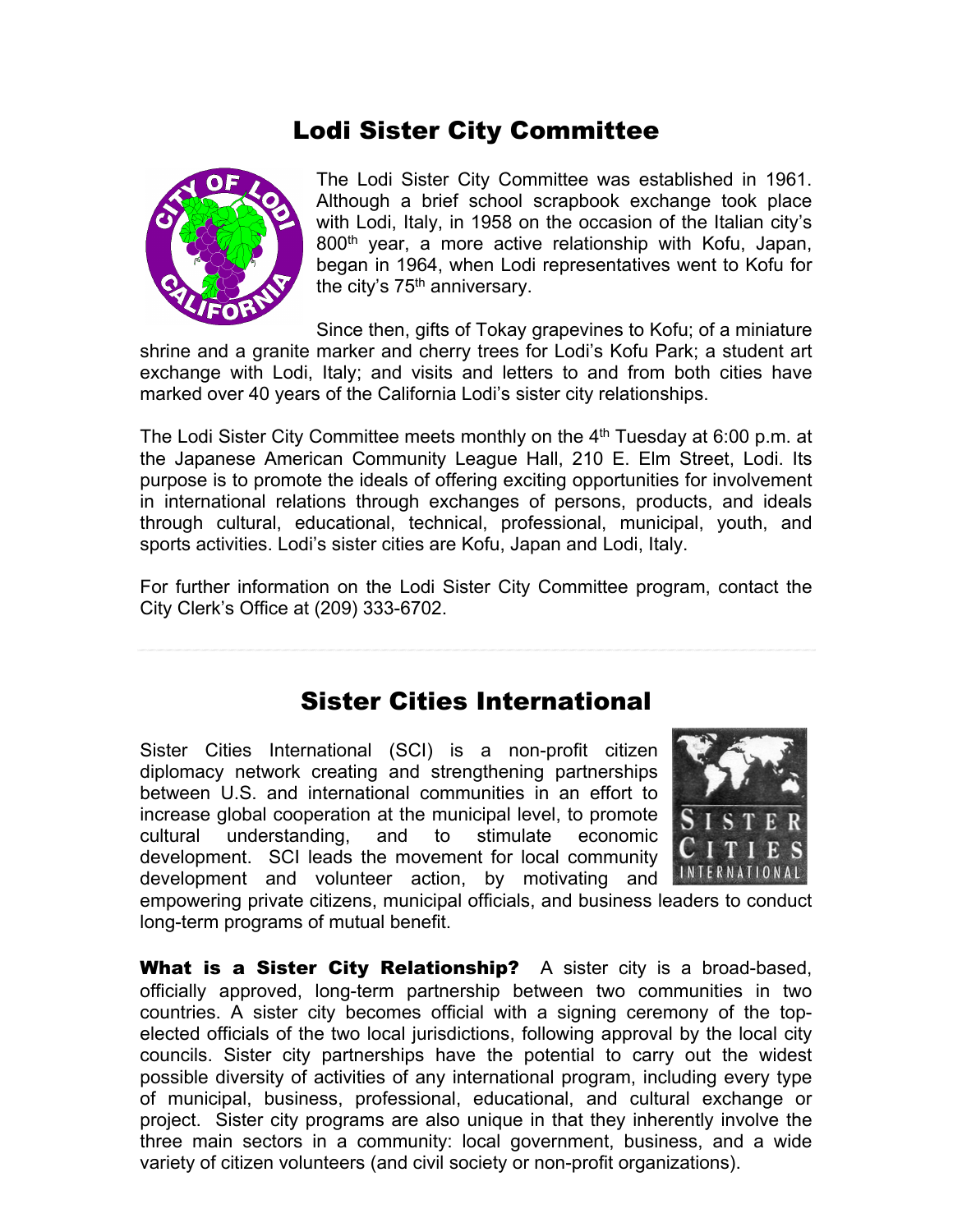#### KOFU, JAPAN



 Kofu, the capital of Yamanashi Prefecture, is located in the Kofu basin surrounded by mountains, including the Japanese Alps and Mt. Fuji. It can be reached from Tokyo in two hours by rail and three hours by car.

 The Kofu basin is located in the midst of hot springs, grapevines, and many temples and historic sites. The scenic gorge of Shosenkyo and the five



lakes around Mt. Fuji provide beautiful areas for sightseeing.

The city itself has shown amazing growth, is the center of politics, economy, culture, and transportation in Yamanashi Prefecture, and is known for its manufacture of jewelry made of crystal, natural stones, and pearls; purses, belts, and wallets made of specially tanned buckskin; and wines made from vines, which include some grafted with Tokay vines sent from Lodi, CA.

 The dianthus is the flower of Kofu; the oak, the tree; and the kingfisher, the bird.

 This city of about 250,000 recently celebrated its centennial. After the Age of Civil Wars, during which Kofu was ruled by the famous warlord Shingen Takeda, the city was brought under direct rule by the Tokugawa Shogunate. Born in 1521, Warlord Shingen is still honored with an annual festival in Kofu.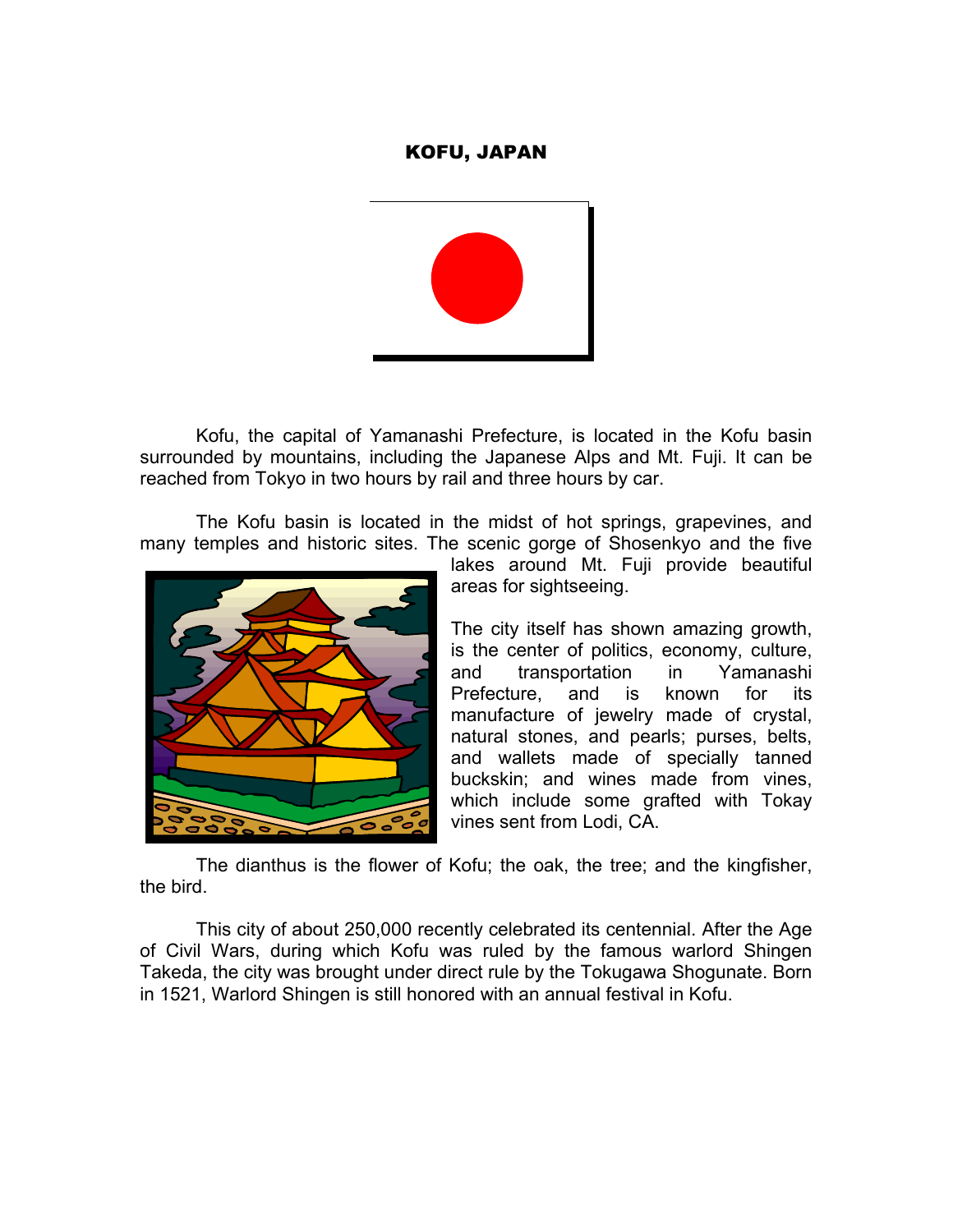#### LODI, ITALY



 Lodi is a city of 52,000 people, located on the Plains of Lombardy in Northern Italy, an area known as the Lodigiano throughout its history. It is 43 kms. southeast of Milan, home of grand opera's famed La Scala and one of several notable universities in the area.

 Situated as it is among four rivers, Lodi has been valuable for its lush farming throughout the 150 years it has been known as Lodi. A Roman village, large enough to rate a cathedral, was recorded as Laos Pompeia in the fourth century A.D.

 In its early life, Lodi underwent raids and battles, one of which was the famous battle at the bridge spanning the Adda River, a victory against Austria. (This event purportedly gave Lodi, CA, its name.)

 Ceramic manufacture has been an important industry since the first century A.D., and there are cheese factories, laboratories, and other kinds of industry.

 Central old Lodi is a network of narrow streets and open squares based on an ancient network of roads. It is known for its wrought ironwork and for several fine churches and the Cathedral of the Annunciation, begun in 1160.



 The city boasts a museum, a civic library, a theater, and facilities for several kinds of sports.